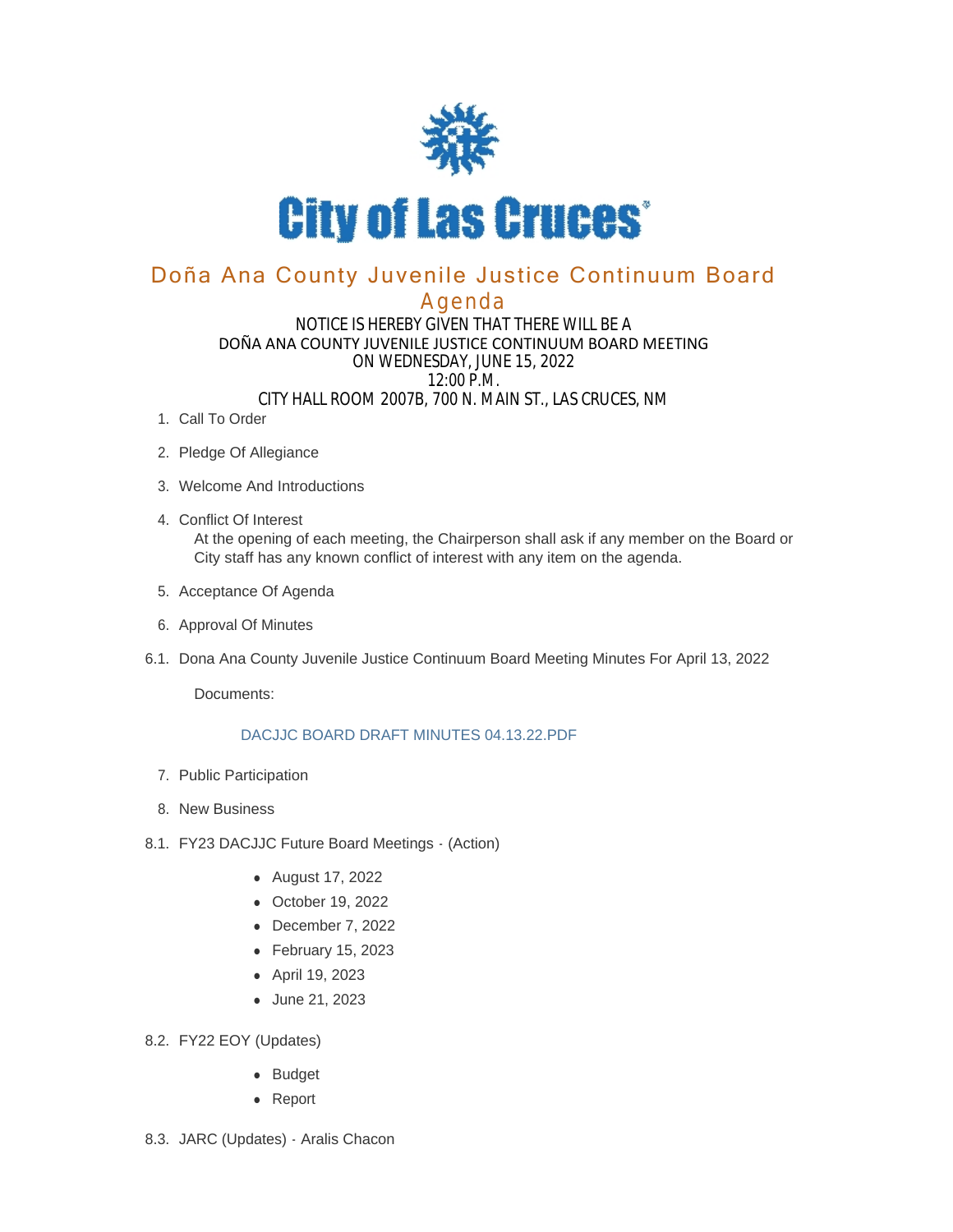- 8.4. JCP (Updates) Robert L. Nunez
- FY23 Contract (Updates) 8.5.
- 8.6. Continuum Board Member (Updates)
	- 9. Adjournment

If you need an accommodation for a disability to enable you to fully participate in this event, please contact us 72 hours before the event at 541-2550.

The City of Las Cruces does not discriminate on the basis of race, color, national origin, sex, sexual orientation, gender identity, religion, age or disability in employment or the provision of services.

Date Posted: June 9, 2022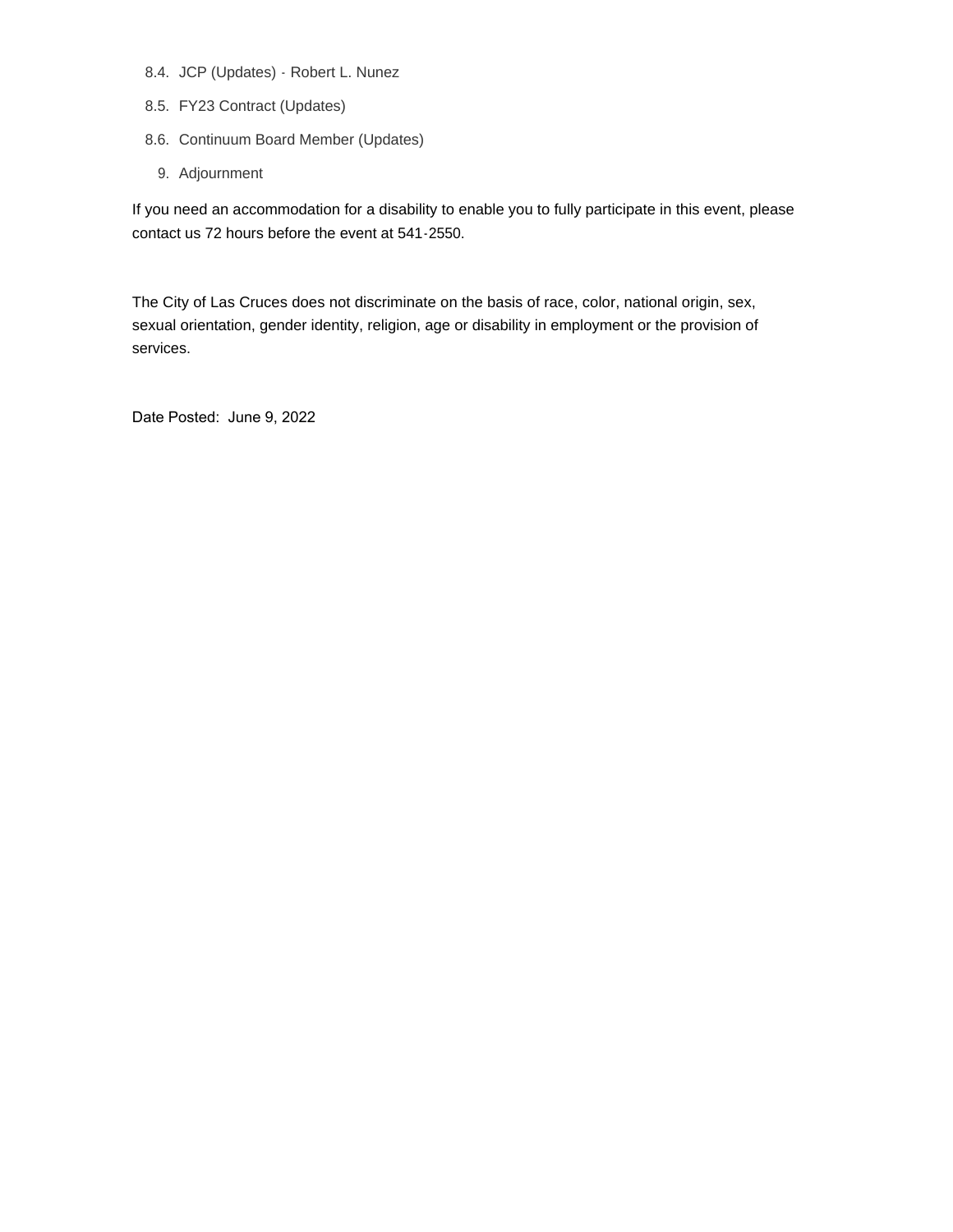## **DRAFT**

# **DOÑA ANA COUNTY JUVENILE JUSTICE CONTINUUM BOARD April 13, 2022**

| 1<br>$\overline{2}$<br>3                                                                           | Following are the summary minutes from the Doña Ana County Juvenile Justice<br>Continuum Board meeting held on Wednesday, April 13, 2022, at 12:00 p.m., City Hall<br>Room 2007A, 700 N. Main St., Las Cruces, NM |                                                                                                                                                                                                                                                                                                                                                                                                                                                                                                                    |  |
|----------------------------------------------------------------------------------------------------|-------------------------------------------------------------------------------------------------------------------------------------------------------------------------------------------------------------------|--------------------------------------------------------------------------------------------------------------------------------------------------------------------------------------------------------------------------------------------------------------------------------------------------------------------------------------------------------------------------------------------------------------------------------------------------------------------------------------------------------------------|--|
| $\overline{4}$<br>5<br>6<br>$\tau$<br>8<br>9<br>10<br>11<br>12<br>13<br>14<br>15<br>16<br>17<br>18 | <b>MEMBERS PRESENT:</b>                                                                                                                                                                                           | Honorable Samantha Madrid, Chair (DAC Division I)<br>Sgt. Manny Melendez (LCPD)<br>Brian Kavanaugh (Families & Youth, Inc.)<br>Susanna Chaparro (DACB of Commissioners)<br>Amy Himelright (Proxy, LCPS)<br>Juan Salcido (Proxy, Drug Court 3rd Judicial District)<br>Cody McNiel (Proxy, CYFD-JJS)<br>Robert Nuñez, (City of Las Cruces)<br>Rory Rank (Retiree)<br>Tommi Fisher (Proxy, CYFD-PS)<br>Steve Nance (Doña Ana Community College)<br>Manuel Arellano (L.C.S.C.A.)<br>Diego Vallejo (FYI Plus - Student) |  |
| 19<br>20<br>21<br>22<br>23<br>24<br>25                                                             | <b>ABSENT:</b>                                                                                                                                                                                                    | Lindsay McDonnel-Benatar (Public Defenders Depart)<br>Judy Baca (Mesilla Valley Hospital)<br>Mayor Ken Miyagishima (CLC-Mayor's Office)<br><b>Bill Rothengass (Retiree)</b><br>Chief Vanessa Ordoñez (Anthony NM Police)<br>Alyssa Fierro (FYI Plus - Student)                                                                                                                                                                                                                                                     |  |
| 26<br>27<br>28                                                                                     | <b>STAFF PRESENT:</b>                                                                                                                                                                                             | Sofia Hughes (Case Manager/Youth Services)<br>Martha Moreno (Recording Secretary)                                                                                                                                                                                                                                                                                                                                                                                                                                  |  |
| 29<br>30<br>31<br>32                                                                               | 1. CALL TO ORDER<br>meeting as having a legal quorum.                                                                                                                                                             | The meeting was called to order at 12:02 p.m. by Ms. Madrid and recognized the                                                                                                                                                                                                                                                                                                                                                                                                                                     |  |
| 33<br>34                                                                                           | 2. PLEDGE OF ALLEGIANCE                                                                                                                                                                                           |                                                                                                                                                                                                                                                                                                                                                                                                                                                                                                                    |  |
| 35<br>36                                                                                           | <b>WELCOME AND INTRODUCTIONS</b><br>3.                                                                                                                                                                            | Board members, staff and guest introduced themselves.                                                                                                                                                                                                                                                                                                                                                                                                                                                              |  |
| 37<br>38<br>39                                                                                     | 4. CONFLICT OF INTEREST                                                                                                                                                                                           |                                                                                                                                                                                                                                                                                                                                                                                                                                                                                                                    |  |
| 40<br>41<br>42                                                                                     | (Action)                                                                                                                                                                                                          | Mr. Kavanagh abstains from voting on action for item 8.1 Budget Adjustment -<br>Subcontract – Families & Youth Innovations Plus                                                                                                                                                                                                                                                                                                                                                                                    |  |
| 43<br>44<br>45                                                                                     | 5. APPROVAL OF AGENDA                                                                                                                                                                                             |                                                                                                                                                                                                                                                                                                                                                                                                                                                                                                                    |  |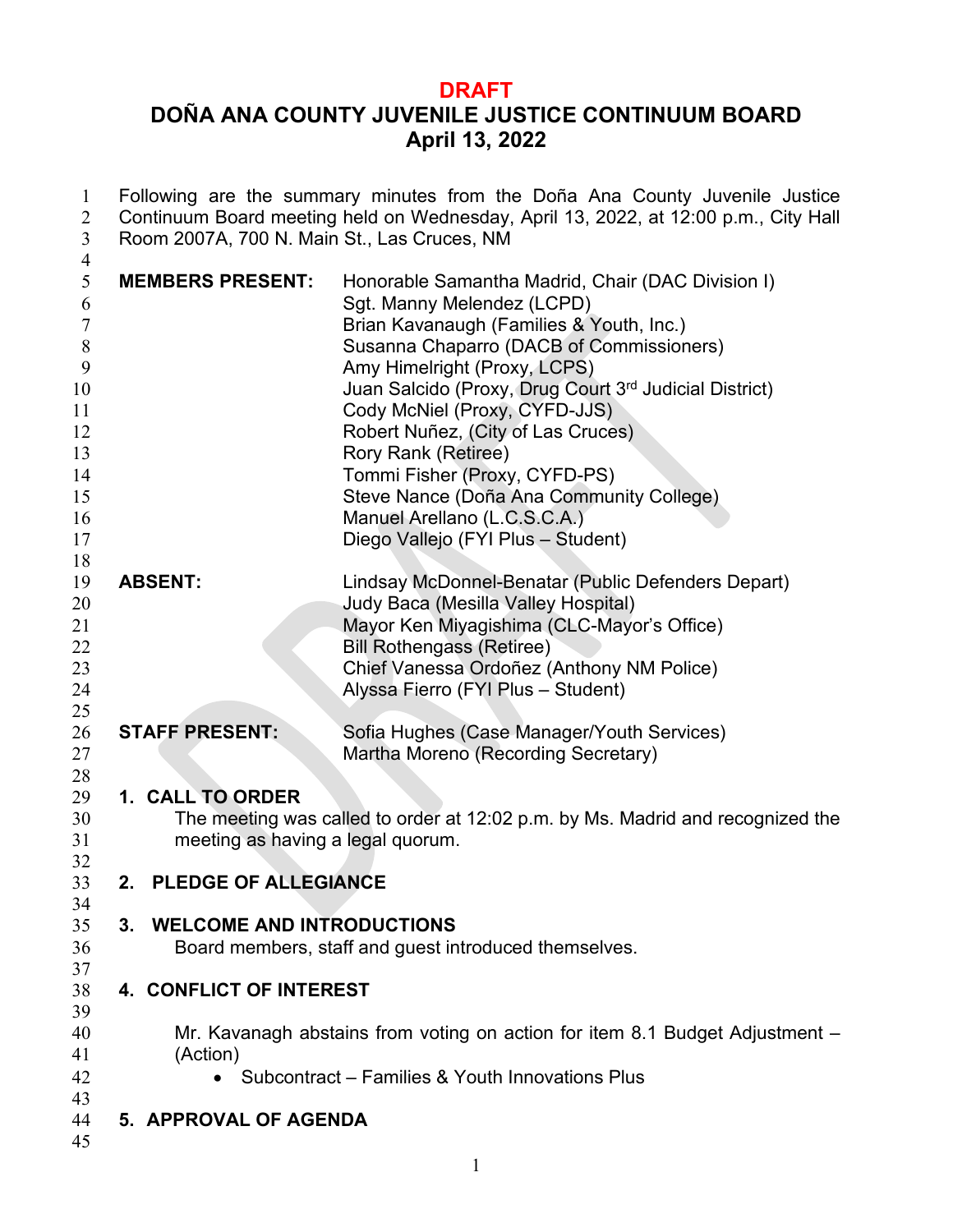| $\mathbf{1}$<br>$\overline{2}$   |                         | Mr. Rank moved to approve agenda as presented, seconded by Ms. Fisher.<br>Motion carried unanimously.                                                                                                                                                                                                                                                       |  |  |
|----------------------------------|-------------------------|-------------------------------------------------------------------------------------------------------------------------------------------------------------------------------------------------------------------------------------------------------------------------------------------------------------------------------------------------------------|--|--|
| 3<br>$\overline{4}$              |                         | <b>6. APPROVAL OF MINUTES</b>                                                                                                                                                                                                                                                                                                                               |  |  |
| 5<br>6<br>7<br>$8\,$             | 6.1.                    | Doña Ana County Juvenile Justice Continuum Board Meeting Minutes for<br>February 09, 2022                                                                                                                                                                                                                                                                   |  |  |
| 9<br>10<br>11                    |                         | Mr. Rank moved to approve minutes for 02/09/22, as presented, seconded by Mr.<br>McNiel. Motion carried unanimously.                                                                                                                                                                                                                                        |  |  |
| 12                               | 7. PUBLIC PARTICIPATION |                                                                                                                                                                                                                                                                                                                                                             |  |  |
| 13<br>14                         |                         | No participation.                                                                                                                                                                                                                                                                                                                                           |  |  |
| 15<br>16                         | 8. NEW BUSINESS         |                                                                                                                                                                                                                                                                                                                                                             |  |  |
| 17<br>18                         | 8.1.                    | Budget Adjustment - (Action)                                                                                                                                                                                                                                                                                                                                |  |  |
| 19<br>20                         |                         | Subcontract - Families & Youth Innovations Plus                                                                                                                                                                                                                                                                                                             |  |  |
| 21<br>22<br>23                   |                         | Mr. Rory moved to approve budget adjustment, seconded by Ms. Himelright.<br>Motion carried unanimously.                                                                                                                                                                                                                                                     |  |  |
| 24<br>25                         |                         | <b>Juvenile Citation Program</b><br>$\bullet$                                                                                                                                                                                                                                                                                                               |  |  |
| 26<br>27<br>28<br>29             |                         | Mr. Nuñez said that the board will need to approve any adjustment. Requesting<br>permission for board members to vote through via email for approval of any<br>adjustments before our next board meeting, scheduled for June 8.                                                                                                                             |  |  |
| 30<br>31<br>32                   |                         | Mr. Rory moved to approve board members to vote through via email, seconded<br>by Ms. Himelright. Motion carried unanimously.                                                                                                                                                                                                                               |  |  |
| 33<br>34                         | 8.2.                    | JARC (Update) - Aralis Chacon                                                                                                                                                                                                                                                                                                                               |  |  |
| 35<br>36<br>37<br>38<br>39<br>40 |                         | Mr. Kavanagh presented a video; tour of their new facility and services "La Vida<br>Project". We opened an additional office downtown it is an innovative youth<br>resource hub; we do a lot of different programming. Video was produced,<br>choreographic, directed, music, and scenes were selected by the youth, peer<br>influencers, and team members. |  |  |
| 41<br>42<br>43                   |                         | Mr. Rank said that it is a secure facility. You must check in, and state why you are<br>there, adds to the program. Safety is very important.                                                                                                                                                                                                               |  |  |
| 44<br>45<br>46<br>47<br>48       |                         | Mr. Nuñez said JCP staff are also offering our participants when they complete<br>the program, additional opportunities/outlets available in the community. We want<br>to help these young adults to make the right decisions/choices, in a positive safe<br>atmosphere.                                                                                    |  |  |
| 49<br>50                         | 8.3.                    | JCP (Update) – Robert L. Nuñez                                                                                                                                                                                                                                                                                                                              |  |  |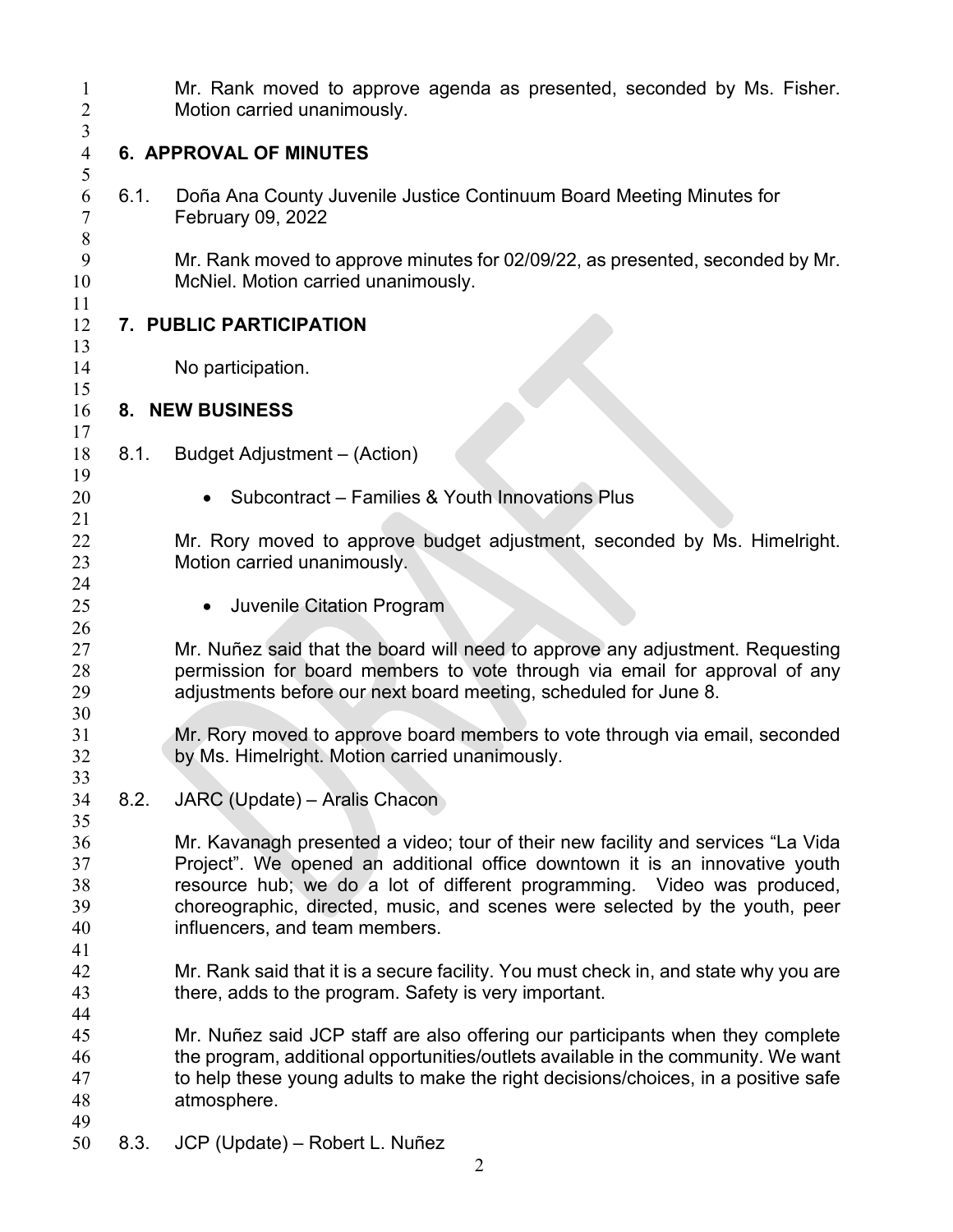Mrs. Hughes, Interim Juvenile Diversion Program Supervisor said that we are receiving more informal than formal citations referrals. We are seeing an increase in vaping, possession, assault, battery, etc. Younger youth are being referred into our program. We have new staff, providing our regular classes throughout the week and weekends in the county. Doing more community service, partnership with our other programs and community organizations. Have guest speakers and providing other resources for assistance. Working on getting more community service sites in the county. 

 Mr. Nuñez said that hopefully we can be fully staffed by the end of current fiscal year 2022. We recently advertised, interviewed applicants, and made a tentative offer for the Juvenile Diversion Program Supervisor (JDPS) position, they declined. We are resubmitting for the position.

 Mr. Nuñez said we are working with our grants office and Human Resources to get our continuum coordinator position in place. Coordinator will engage with our partners and work closely with our continuum chair.

8.4. FY23 Contract (Update)

22 Mr. Nuñez said we are preparing  $3<sup>rd</sup>$  year of a 4yr agreement with CYFD. Finalize by end of July 2022.

8.5. Continuum Board Member (Updates)

 Ms. Chaparro said that the county received 4 million dollars to hire 800 high school students for the summer and the maximum that each student can earn is \$2,600, 29 it's going to be for 8 to 10 weeks. They will be placed with the county, city, NMSU, School Districts, businesses the courts. Sixteen- and Seventeen-year-old are eligible, junior, senior high school and graduates going into college. They will be considered county employees, no liability to the business owners. Our goal is to hire 800 students this year, we hired 567 last year. Great program for the youth to have mentors. They can apply through the county website. They will be providing orientation for students in Hatch, Chaparral, etc.

- Mr. Nuñez, said our City Manager's Office/Learning and Development Section reached out to us, the Parks & Recreation Department will be placing 20 – 30 students for employment.
- Sgt. Melendez said regarding the citation program we have seen an increase in vaping products at the schools. We have seen an increase in teen using vape pens, now that marijuana is legal it is a more accessible product. Working with schools, reaching out to parents, updating our power point presentation for teachers, parents, etc., to be aware of the different products, paraphernalia, etc. We have a Leadership Program for the youth coming up, it's for two (2) weeks, starts June 6, registration is Friday, April 14, 2022, at 8:30 a.m., LCPD, 550 N. Sonoma Ranch Blvd., East Mesa Public Safety Campus. It will cover life lessons, CPR, educational choices, DWI, Alcohol abuse, etc.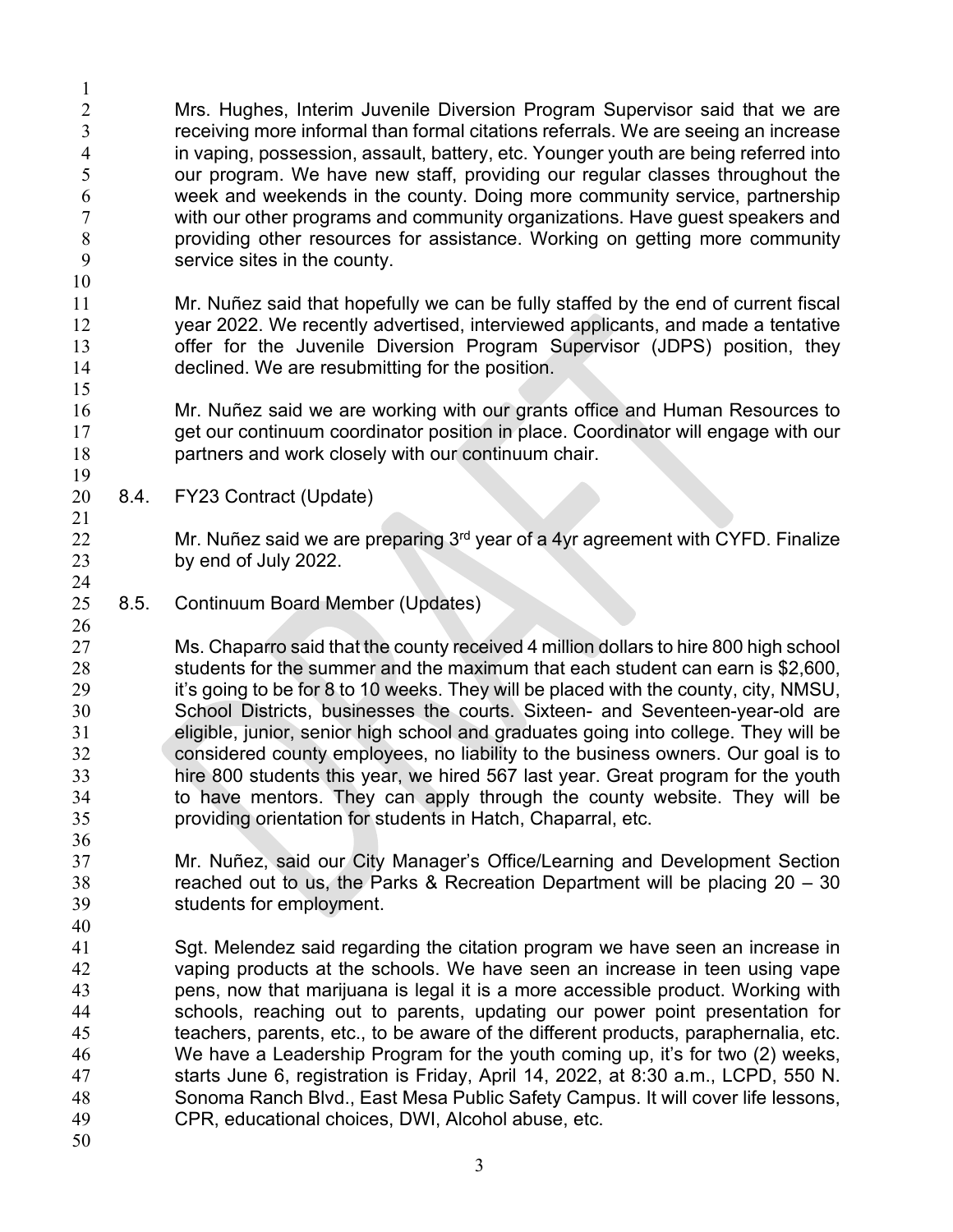| $\mathbf 1$<br>$\overline{2}$<br>$\mathfrak{Z}$    | Ms. Himelright said the school's advisory council is holding special sessions on<br>vaping, because it is so prolific. Which SRO is doing the presentations?                                                                                                                                                                                                                                                                                                                                                                                                                                                                                                        |
|----------------------------------------------------|---------------------------------------------------------------------------------------------------------------------------------------------------------------------------------------------------------------------------------------------------------------------------------------------------------------------------------------------------------------------------------------------------------------------------------------------------------------------------------------------------------------------------------------------------------------------------------------------------------------------------------------------------------------------|
| $\overline{4}$                                     | Sgt. Melendez said Officer Marvin Kelly is conducting those trainings.                                                                                                                                                                                                                                                                                                                                                                                                                                                                                                                                                                                              |
| 5<br>6<br>$\tau$<br>8                              | Ms. Himelright asked what frequency fentanyl is, we haven't seen it in the schools,<br>but we hear that is making its way into vape.                                                                                                                                                                                                                                                                                                                                                                                                                                                                                                                                |
| 9<br>10                                            | Sgt. Melendez said that they have had fentanyl in middle school. Working with<br>SID with the state of NM, targeting the vape and marijuana shops.                                                                                                                                                                                                                                                                                                                                                                                                                                                                                                                  |
| 11<br>12<br>13<br>14<br>15                         | Ms. Himelright asked if you have any facts on the chemical strips that test the<br>content of vape pens, should we be testing the content?<br>Sgt. Melendez said they purchased the test products for their officers.                                                                                                                                                                                                                                                                                                                                                                                                                                               |
| 16<br>17<br>18<br>19<br>20<br>21<br>22<br>23<br>24 | Mr. Nance said that the Doña Ana Community College is focusing in<br>reestablishing our programming in criminal justice law enforcement at our satellite<br>campuses. The importance of that is our students from those areas have a hard<br>time getting up here daily, to come to school. It's important that we have our<br>classes available in Sunland Park, Doña Ana, Gadsden, etc. We are going to have<br>classes available at Chaparral High School, and Hatch for high school students.<br>Will be reaching out to Gadsden High School. Las Cruces Public Schools has a<br>criminal justice program, we will be working together, and providing material. |
| 25<br>26<br>27                                     | Mr. McNiel said we have five (5) JPO's in the office available. Seeing clients in<br>the office now. The following are the numbers of referrals:                                                                                                                                                                                                                                                                                                                                                                                                                                                                                                                    |
| 28<br>29<br>30<br>31                               | Misdemeanor<br>Felony<br><b>Family (truancy, runaway, etc.)</b><br>$\overline{2}$<br>22<br>4<br>January<br>15<br>33<br>February<br>1<br>6<br>March<br>10<br>39                                                                                                                                                                                                                                                                                                                                                                                                                                                                                                      |
| 32<br>33                                           | Referrals have been steady, roughly 60 per month.                                                                                                                                                                                                                                                                                                                                                                                                                                                                                                                                                                                                                   |
| 34<br>35<br>36<br>37<br>38                         | Ms. Fisher said we are in the process of hiring a county manager. Investigator<br>numbers increased in March we had 300 intake reports. Most of those are drug<br>abuse concerns with family and educational neglect, kiddos are not going to<br>school.                                                                                                                                                                                                                                                                                                                                                                                                            |
| 39<br>40<br>41<br>42                               | Ms. Chaparro asked if those educational neglect based on being a safe home or<br>evictions at this time, because the county has money for that?                                                                                                                                                                                                                                                                                                                                                                                                                                                                                                                     |
| 43<br>44<br>45<br>46                               | Ms. Fisher said some are but have seen a lot of homelessness. Children are not<br>wanting to go to school and parents are not making them go. It is more<br>elementary.                                                                                                                                                                                                                                                                                                                                                                                                                                                                                             |
| 47<br>48<br>49                                     | Mr. McNiel said they get very few referrals from the schools for truancy. Who can<br>I get in touch with the LCPS?                                                                                                                                                                                                                                                                                                                                                                                                                                                                                                                                                  |